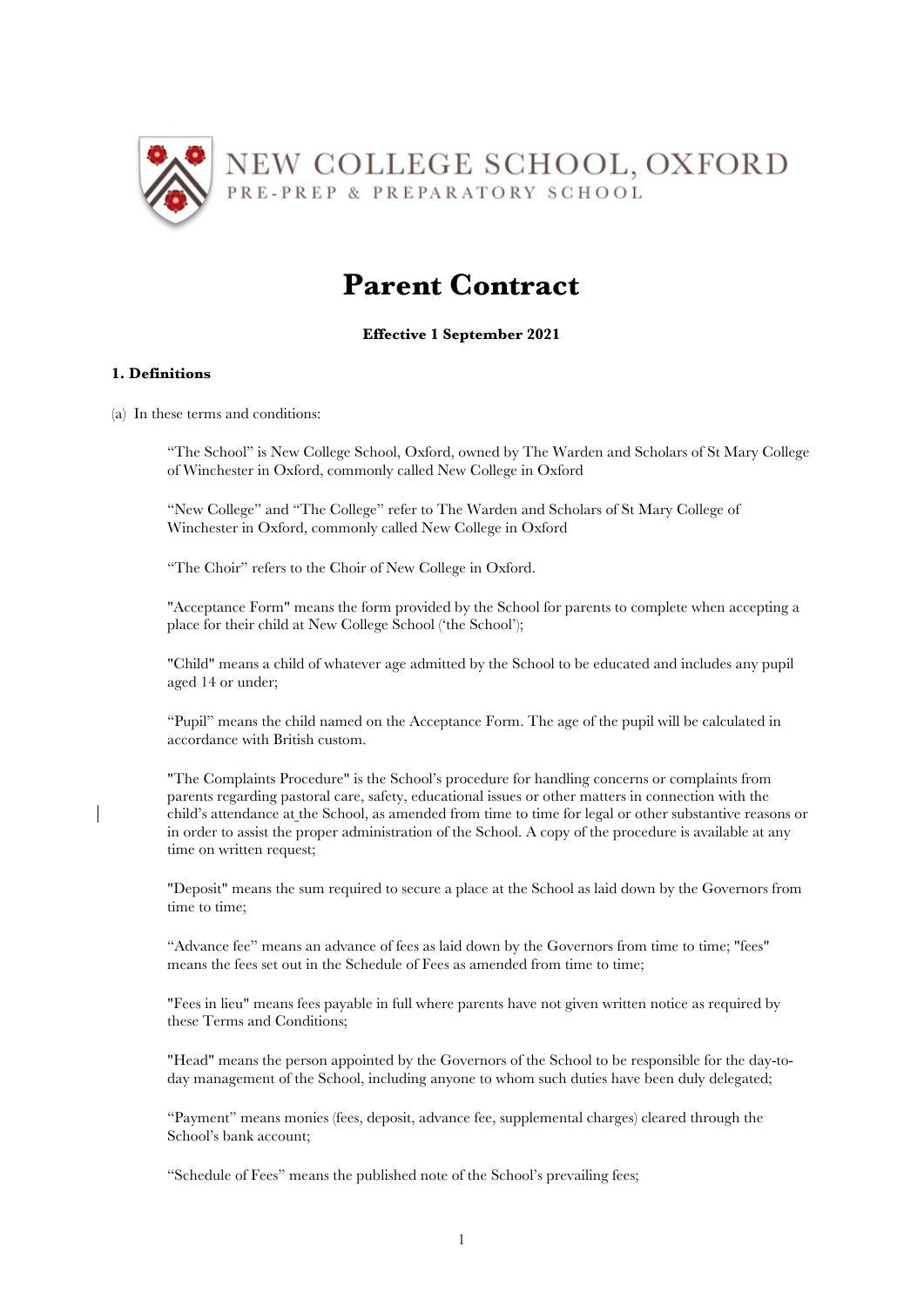"School Rules" means the rules of the School including but not limited to, the code of conduct, antibullying policy, and other policies, copies of which are provided to each child on entry/sent to parents with the letter offering a place at the School, and those rules, which may be amended from time to time for legal, safety or other substantive reasons or in order to assist the proper administration of the School. Parents will be given reasonable notice of such amendments;

"Term" means a term of the School as notified to parents from time to time;

"A term's notice" means written notice addressed to and received by the Head given not later than the first day of the term preceding the term to which the notice relates;

"A term and a half's notice" means written notice addressed to and received by the Head given not later than the first day of the second half of the term preceding the term, which itself precedes the term to which the notice relates;

"Terms and conditions" means these terms and conditions as amended from time to time;\

"We" or the "School" means the legal entity carrying on as the School, or its duly authorised representative, as the context requires;

"Normal leaving date" is for New College School at the end of National Curriculum Year 8;

"You" or the "parents" means each person with parental responsibility who has signed the Acceptance Form as parent or guardian of a child or a person who, with the School's written consent, replaces a person who has signed the Acceptance Form. Parents are legally responsible, individually and jointly, for complying with their obligations under these terms and conditions;

"Including" shall mean (and be construed) such that the examples that are given are not intended to be exclusive or limiting examples of the matter in question.

"Website" refers to the New College School website found at www.newcollegeschool.org

"Organist" refers to the Organist of New College, who is responsible for the day-to-day running of New College Choir

(b) The Acceptance Form, the Schedule of Fees, the School Rules, the Complaints Procedure and these terms and conditions constitute the terms of a contract between you and New College School, Oxford. It is not intended that the terms of the contract shall be enforceable by your child or by any other third party.

#### **2. Admission, Acceptance, Deposit and Advance Fee**

(a) An offer of a place for your child at the School is regarded as accepted on the receipt of a completed and signed Acceptance Form and payment of the deposit. This includes a  $\angle 500$  deposit and  $\angle 1000$  non-refundable advance fee for your child's first term at New College School, which is then deducted from the first term's fees on the child's arrival at the School.

(b) The deposit will form part of the general funds of the School until it is credited without interest to the final statement for fees or other sums due to the School when your child leaves, unless the School is notified otherwise by the parent.

(c) In the event that your child:

- (i) does not take up a place at the School which you have accepted or
- (ii) leaves before the end of their sixth term or
- (iii) is withdrawn without satisfying the relevant notice period as defined in this contract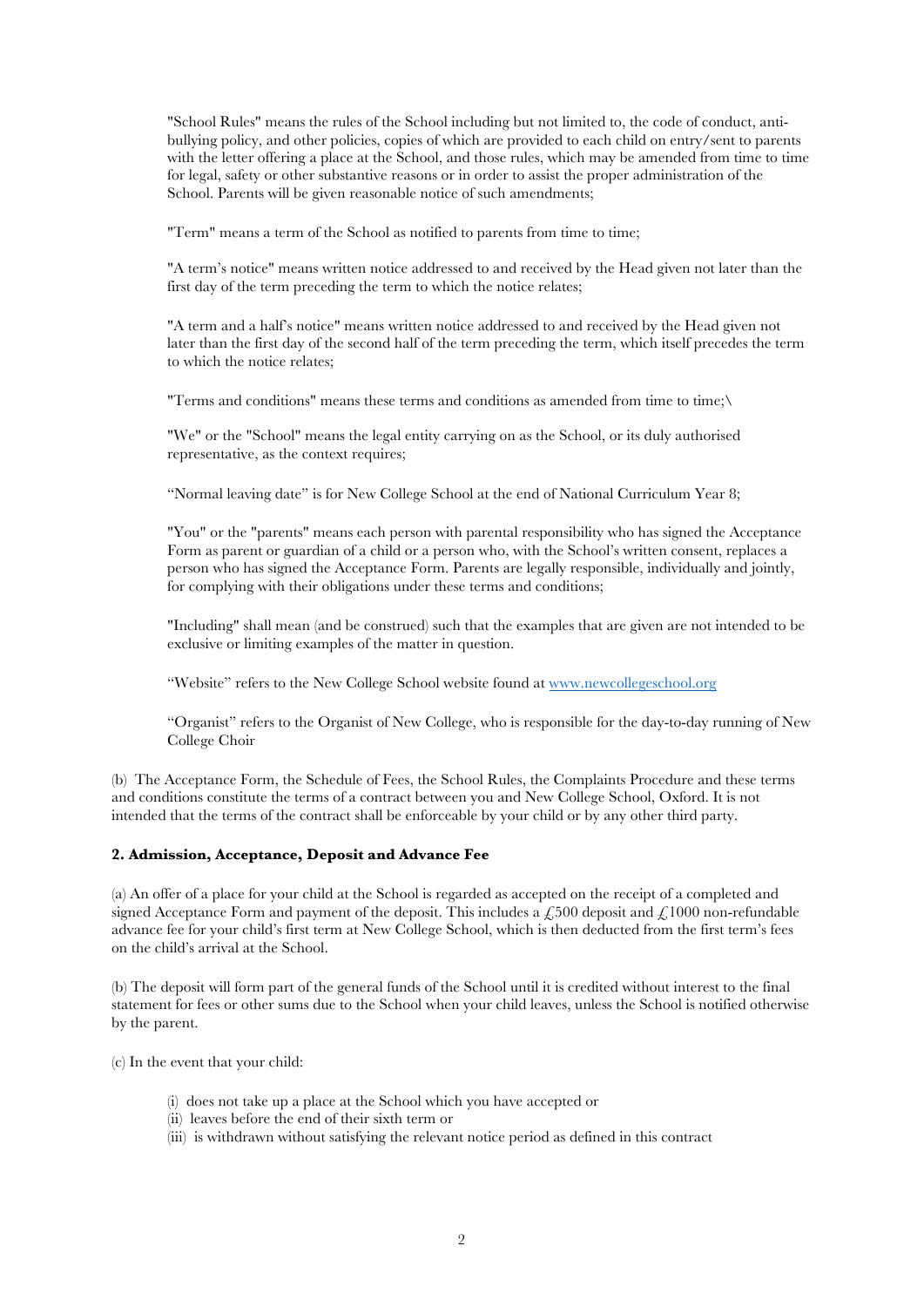the School shall set the return of your deposit (without interest) and advance fee (if held), against any outstanding balance of fees, fees in lieu of notice, its costs in administering your dealings with the School (or a reasonable estimate of those costs) or other sums due to the School (and you hereby acknowledge and agree that the School shall be entitled to retain the deposit and advance fee (if held) on account of payment of any fees or other reasonable costs as detailed in this clause). Where applicable such fees may be reduced to take account of any scholarship or bursary awarded to you. You should be aware that in the event of a late withdrawal it is very unlikely that the School would be able to find a replacement.

(d) Applicants will be considered as candidates for Admission and Entry to the School when the Registration Form has been completed and returned to us (either through a paper copy of the Registration Form or via the electronic form on the School's website) and the non-returnable Registration Fee paid. Admission will be subject to the availability of a place and the pupil and parents satisfying the admission requirements at the relevant time. The School's admissions policy is set out on the School's website. Admission occurs when the parents accept the offer of a place. Entry occurs on the date when the pupil attends the School for the first time under these terms and conditions.

(e) NCS parents whose son is already in the pre-prep in Year 2, and who wish their son to enter the prep school in Year 3, will need to make the School aware of their intent before the start of Hilary Term of Year 2 (i.e. by midnight on the final Sunday of the Christmas vacation), usually by way of a form issued by the Registrar. When a parent confirms that their child will be taking a place in the following year's Year 3 class, a  $\angle 1,000$  nonrefundable reservation charge will be added to the parent's termly bill in Hilary Term of Year 2, and that amount will later be discounted from the fees for Michaelmas Term in Year 3. If a parent does not make the School aware, through this means, that they wish to take up their son's place in Year 3, that place will be considered by the School to be open and will be offered to another candidate for admission to the School. The final date for notice of removal of a pupil from NCS at the end of Year 2 is one and a half terms before the end of the academic year (i.e. by midnight on the second Sunday of the half-term break of Hilary Term).

(f) The School has a Christian ethos and welcomes staff and children from many different ethnic groups, backgrounds and creeds. Human rights and freedoms are respected. There are ongoing plans to improve the accessibility of the facilities in the School and College, and we will do all that is reasonable to ensure that the School's culture, policies and procedures are made accessible to children who have disabilities and to comply with our legal and moral responsibilities under equality legislation in order to accommodate the needs of applicants and pupils who have disabilities for which, after reasonable adjustments, we can cater adequately.

## **3. School Fees and Supplemental Charges ("extras")**

(a) All the costs incurred in the usual course of the education by the School of your child, including the provision of any necessary educational materials and as outlined in the Schedule of Fees, shall be met by the fees unless otherwise notified by the School.

(b) Unless notified otherwise by the School, any extra-curricular activities, which may include private music lessons, trips, visits, and workshops by external providers in which your child may participate shall be deemed to be supplemental (or "extra") to items met by the fees and charged for accordingly. The majority of "extras" are charged in arrears and are included in the statement for the subsequent term. Some "extras" are charged at the time the School commits to costs.

(c) Each person who has signed the Acceptance Form is liable, individually and jointly, for the whole of the fees due and any supplemental charges. The persons who have signed the Acceptance Form remain liable to the School for the whole of the fees and supplemental charges due, unless the School has agreed in writing with the persons who have signed the Acceptance Form to look exclusively to any other person for payment of the fees or any part of them. A separate agreement with a third party does not release the persons who signed the Acceptance Form from liability where the third party defaults. The School reserves the right to refuse payment from a third party.

(d) Where two parents have signed the Acceptance Form one of them may withdraw from the contract with the School by submitting a term's notice, provided that they have obtained the prior written consent of both the School and the remaining parent. You are expected to consult with the Head before giving notice to withdraw your child from the School.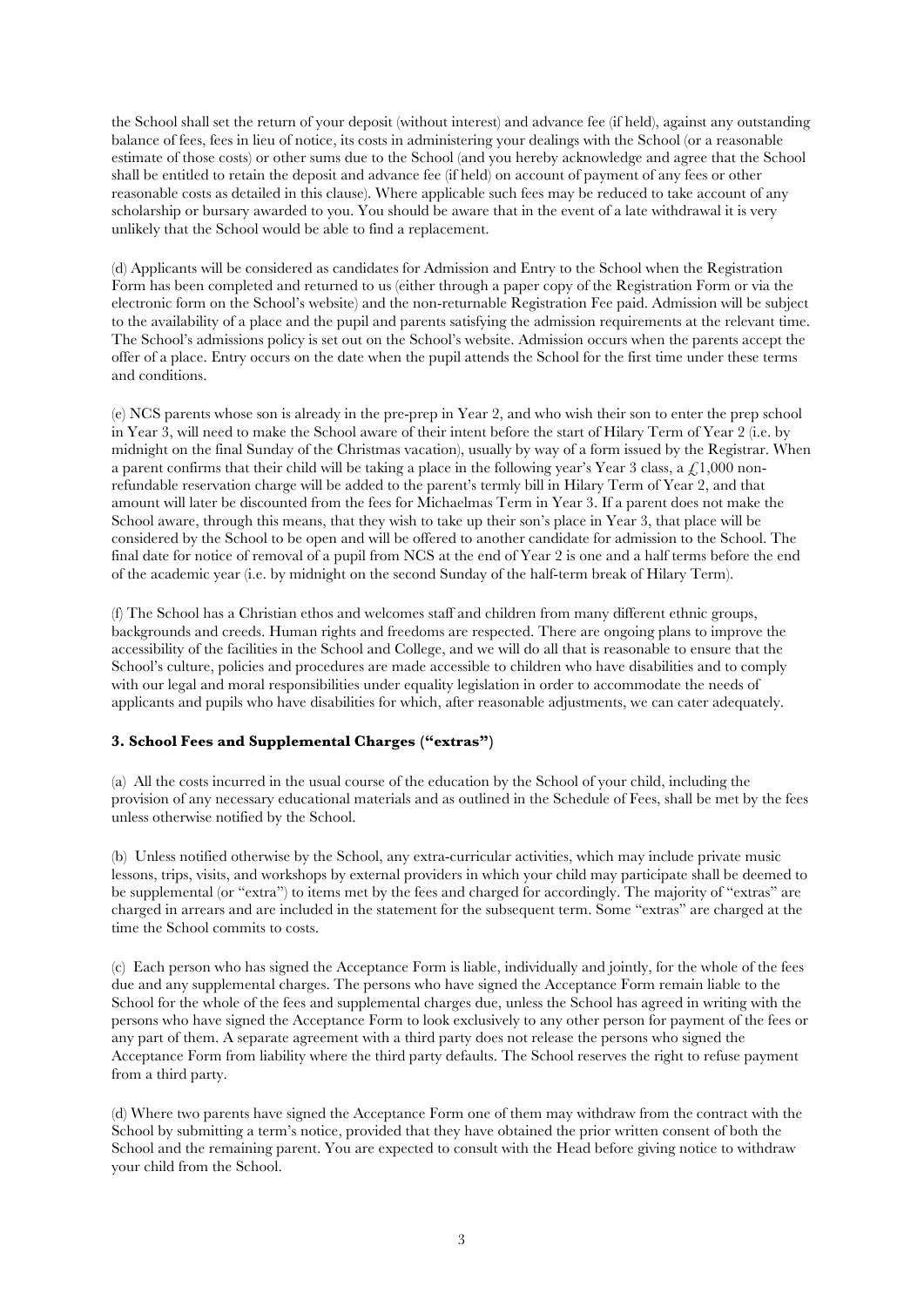(e) If your child has been awarded a bursary or other form of fee remission, your liability will be for the amount of fees due after taking account of that award. A bursary award may be withdrawn or reduced if following a review of your financial circumstances the continuation of the financial support is no longer merited. (The parents must, as soon as possible, disclose to the School in confidence if there is any change in the financial circumstances of the parents in receipt of a bursary from the School.) In either circumstance any such withdrawal or lessening of an award will not operate so as to increase the fees due in respect of a term which has already commenced. Where it appears likely to the Head or Finance Officer that for academic or financial (or, in the case of choristers, musical) reasons an award may be withdrawn from your child, you shall be notified in advance. If, within 14 days following the withdrawal of a bursary or other form of fee remission, a child is withdrawn from the School, no fee in lieu of notice will be payable.

(f) We reserve the right to refuse to allow your child to attend the School or to withhold any references or exam results while fees or supplemental charges remain unpaid or there is a persistent default in relation to the payment of fees or supplemental charges. We may make an interest charge of 2% per month on late payment. Unless otherwise notified to you in writing, this interest shall accrue on a daily basis from the due date until the date of actual payment of the overdue amount, whether before or after judgement. You must pay the School the interest together with the overdue amount. You consent to our informing any other school or educational establishment to which you propose to send your child of any outstanding fees or history of late payment and to us seeking this information from any previous school which your child has attended.

(g) The fees will be reviewed from time to time and may be increased by such amount as the School considers reasonable. Notice of an increase in the fees will normally be sent to you prior to the start of the final term before the increase is to take effect.

(h) Unless specific circumstances mean otherwise, as decided by the Head and Governors, fees and any prepaid supplemental charges will not normally be reduced as a result of absence due to illness, disciplinary or welfare procedures, or otherwise.

(i) We reserve the right to exclude one or more of your children for non-payment of any fees due. We will give you 3 days' notice of a decision to exclude in these circumstances. Where fees remain unpaid and your child(ren) remains excluded for more than 28 days, your child(ren) will be deemed withdrawn from the School without a term's notice and fees in lieu will be immediately payable as a debt unless the place is filled immediately and without loss to the School (subject to clause 2(e)).

## **4. Fee Payments**

(a) Each term's fees accrue separately and the fees payable will be included in a statement sent to one of those persons who signed the Acceptance Form (or such other person(s) the School has agreed shall pay the fees under clause 3 (c) above).

(b) Parents/Guardians are expected to pay in full by bank transfer or cheque unless otherwise agreed by the Finance Officer -- electing to pay fees either 'Termly' by 3 instalments due in advance on the day before term starts or 'Monthly' over 11 months from September to July (with any "extras" paid in addition on the first day of each term). Where fees are paid by trust funds or corporations and alternative payments methods are necessary, these must be agreed with the School no later than 2 months before the child starts.

(c) Where there is a dispute over an element of the fees or supplemental charges, the parent/guardian paying the fees must contact the Finance Officer without delay to discuss and resolve potential adjustments.

(d) The School will not accept cash in payment of fees, deposits, advance fees or supplemental charges.

(e) The School reserves the right to impose an administrative charge to cover the reasonable costs of administering any of the above payment schemes.

(f) Choristers receive a tuition fee remission of approximately 30-40%, the specifics of which for each year are advertised in the Schedule of Fees, available on the School website. If a chorister leaves New College Choir, except by mutual agreement between the chorister's parents, the Head, and the Organist – before the end of his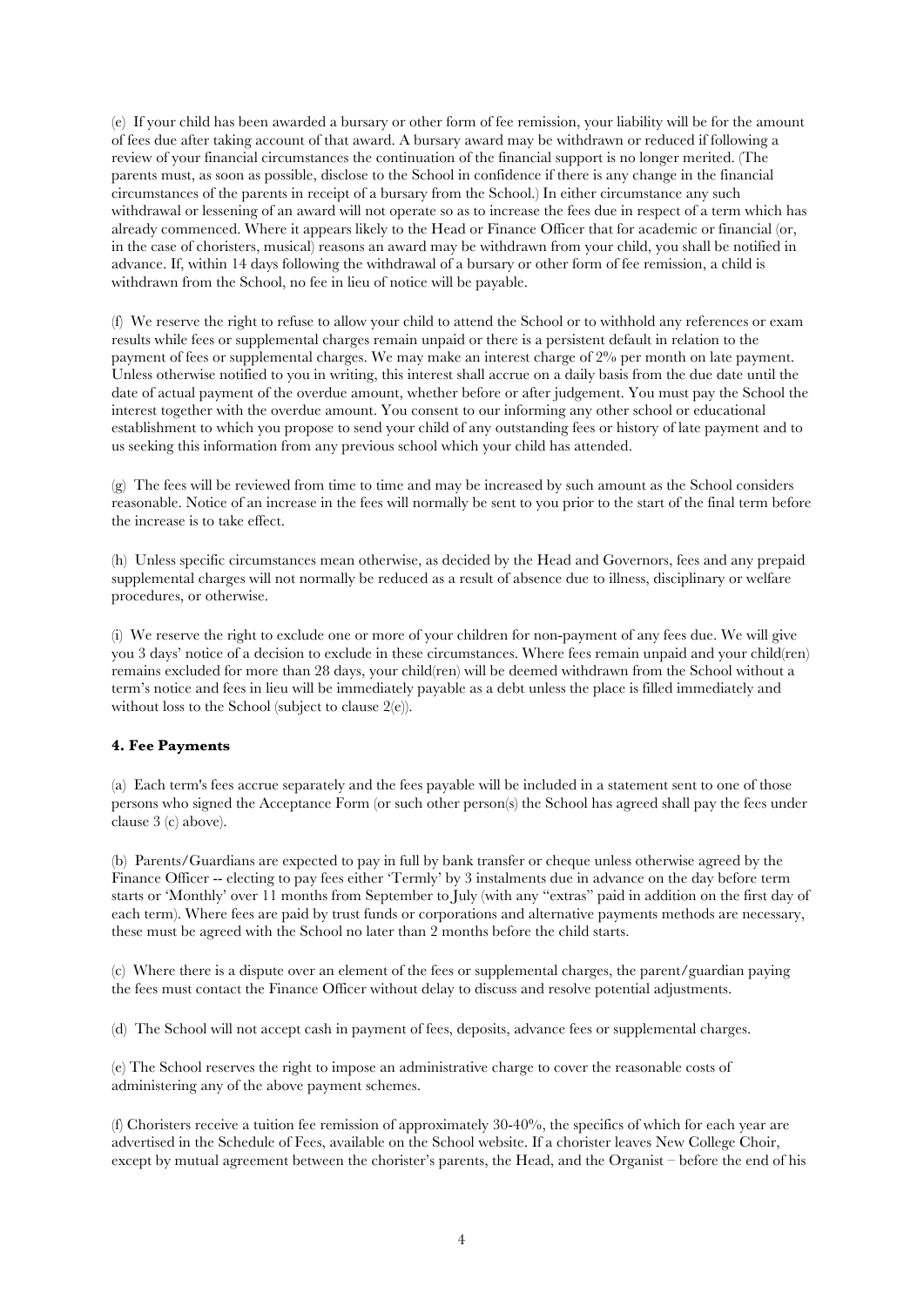choristership at the end of Year  $8$  – then his parents must repay the College's fee subsidy that has hitherto been enjoyed. This does not apply in cases of early departure from the Choir due to early voice change.

## **5. Notice Requirements**

(a) If you wish to:

(i) decline from taking up a place at the School having previously accepted a place you shall either give a term and a half's notice in writing to that effect or shall pay to the School in lieu of notice a fee corresponding to one term's fees at such a rate as would have been charged for the final term of provision.

(ii) withdraw your child from the School (other than at the normal leaving date at the end of Year 8) you shall either give a term and a half's notice in writing to that effect or shall pay to the School in lieu of notice a fee corresponding to one term's fees at such a rate as would have been charged for the final term of provision. In cases where notice is not given, the appropriate fee in lieu of notice will become due and owing to the School as a debt on the first day of the term, which would have been the final term of provision.

(iii) withdraw your child from an activity charged for as supplemental, you shall give notice in writing to that effect as laid down by the School for each activity or shall pay to the School the appropriate charge for the notice period (usually one term) in lieu of notice at such a rate as would have been charged if the required notice had not been given. In cases where notice is not given the appropriate sum in lieu of notice shall become due and owing to the School on the first day of the term following the final period of provision for which notice should have been given.

(b) The School's affairs are organised on a termly basis and it is not possible for you to reduce the amount of fees or supplementary charges due, or to obtain a refund of fees or supplementary charges by withdrawing your child, or by your child's ceasing to participate in an activity part-way through a term.

(c) Notice given by one parent is deemed to be notice given by both.

## **6. School Rules and Property**

(a) It is a condition of remaining at the School that your child complies with the School Rules as amended from time to time. In particular you undertake to ensure that your child attends School punctually and that your child conforms to such rules of appearance, dress and behaviour as shall be issued by the School from time to time. This includes respect for School property and taking all reasonable steps to protect it from damage and/or defacement.

(i) We attach importance to courtesy, integrity, good manners, good discipline and respect for the needs of others. The parents warrant that the pupil will take a full part in the activities of the School, will attend each School day punctually, will work hard, will be well-behaved and will comply with the School rules about the wearing of school uniform and general appearance. The parents also warrant that the pupil, if selected for a team or similar group, will represent the School in sporting or other activities.

(ii) An allegation, complaint or rumour of misconduct will be investigated. The pupil may be questioned and his belongings may be searched in appropriate circumstances. All reasonable care will be taken to protect the pupil's human rights and freedoms and to ensure that the parents are informed as soon as reasonably practicable after it becomes clear that the pupil may face formal disciplinary action, and also to make arrangements for the pupil to be accompanied and assisted by the parents.

(iii) Investigation of a complaint which could lead to expulsion, removal or withdrawal of the pupil shall be carried out in a fair and unbiased manner. All reasonable efforts will be made to notify the parents so that they can attend a meeting with the Head before a decision is taken in such a case.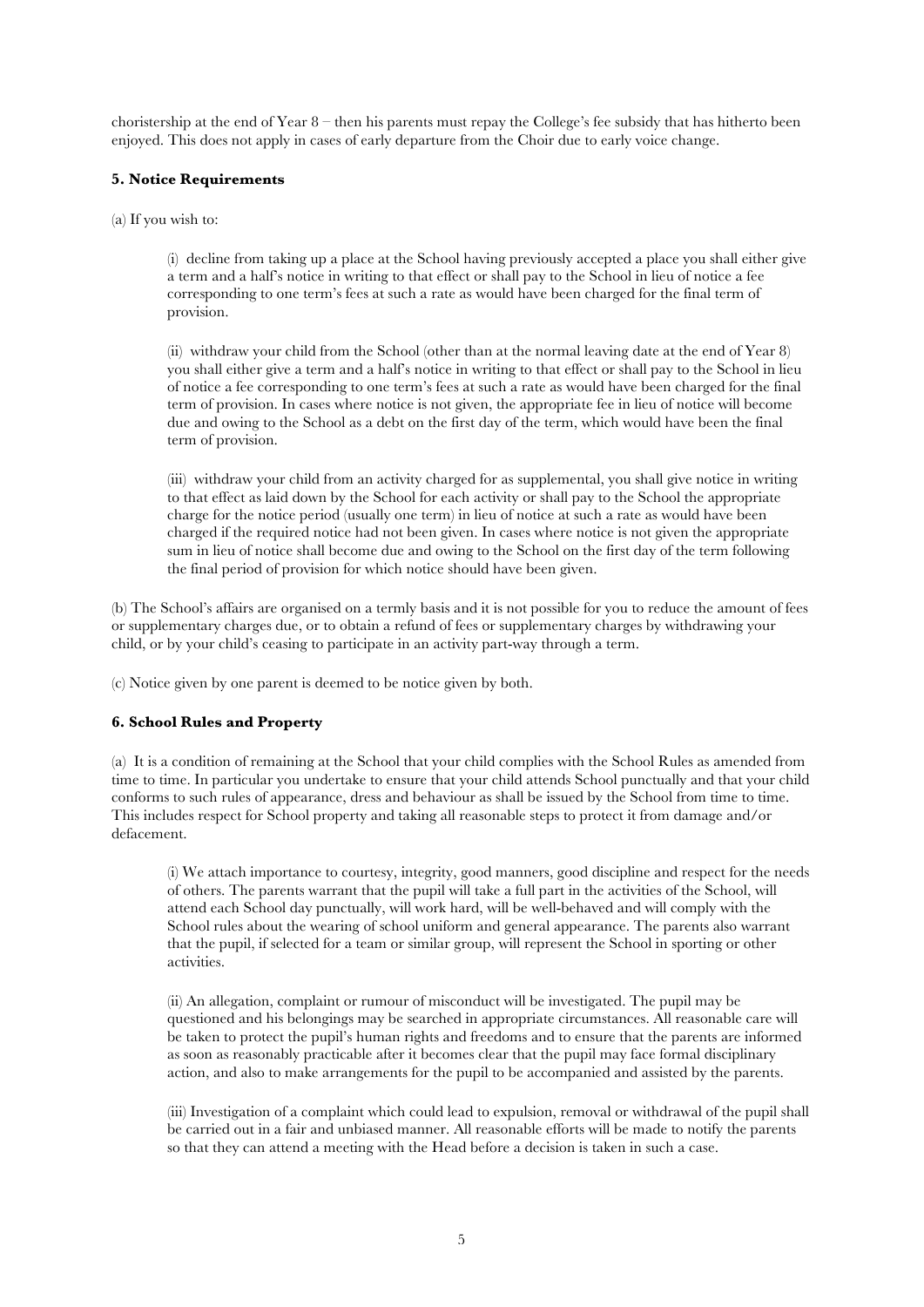(iv) Except as required by law, the School shall not be required to divulge to the parents or others any confidential information or the identities of pupils or others who have given information which has led to the complaint or which the Head (or his deputies, if the investigation has been delegated to them) have acquired during an investigation.

(b) The School reserves the right to undertake drugs testing of pupils in accordance with its alcohol and drugs policy. The policy has been adopted with the aim of safeguarding the health and safety of all pupils.

(c) The School reserves the right, subject to applicable data protection legislation, to monitor your child's internet use (and communication therein) for the purpose of ensuring compliance with the School Rules and safeguarding of all pupils and staff.

(d) The pupil is responsible for the security and safe use of all his personal property including money, mobile electronic devices, keys, watches, computers and other computing equipment (e.g. iPads), musical instruments and sports equipment, and for property lent to him by the School.

## **7. Disciplinary and Welfare Procedures**

(a) The Head is authorised to take decisions in good faith to safeguard and protect your child's welfare.

(b) The Head may in their discretion require you to remove, or may suspend, or in serious or persistent cases expel, your child from the School if they consider that your child's attendance, progress or behaviour (including behaviour outside school) is seriously unsatisfactory and in the reasonable opinion of the Head the removal is in the best interests of your child, or other children. Required removal may be experienced in circumstances where the Head considers your child will be unable to benefit from the educational and other opportunities provided by the School and is not a disciplinary matter in these circumstances.

(c) The Head may in their discretion require you to remove, or may suspend, or in serious or persistent cases expel, your child if you have breached any of the terms of this agreement, or the behaviour of you or your child is in the opinion of the Head unreasonable and affects or is likely to affect adversely the child's or other children's progress at the School, or the well-being of School staff, or to bring the School into disrepute.

(d) Should the Head exercise their right under sub-clause 7(b) or 7(c) above this may take effect immediately or on such notice as the Head deems to be reasonable. In such circumstances a fee in lieu of notice will not be payable and any prepaid fees will be refunded. However, you will not be entitled to any refund or remission of fees or supplemental charges due (whether paid or payable) and the deposit will be forfeited.

(e) The School Rules and Code of Conduct set out the examples of offences likely to be punishable by suspension or expulsion. These examples are not exhaustive, and in particular the Head may decide that suspension or expulsion for a lesser offence is justified where there has been previous misbehaviour. All aspects of the pupil's record at the School may be taken into account.

(f) The School will act in a way which is fair in all circumstances when taking decisions under Clause 7. Disciplinary matters and a review of a decision to expel or remove your child is governed by the School's Exclusions Policy / Policy on Rewards and Sanctions. This policy applies to your child whenever they represent the School or is in the School's care, irrespective of whether they are on or off School premises. We cannot accept any responsibility for the welfare of your child while off the School premises unless they are taking part in a school activity or otherwise under the supervision of a member of the School or College staff.

## **8. The School's Obligations**

(a) Subject to these terms and conditions, the School undertakes to accept your child as a pupil of the School from the time of joining the School until the end of their preparatory schooling (i.e. until the end of Year 8).

(b) While your child remains a pupil of the School, we undertake to exercise reasonable skill and care in respect of their education and welfare. This obligation will apply during school hours and at other times when your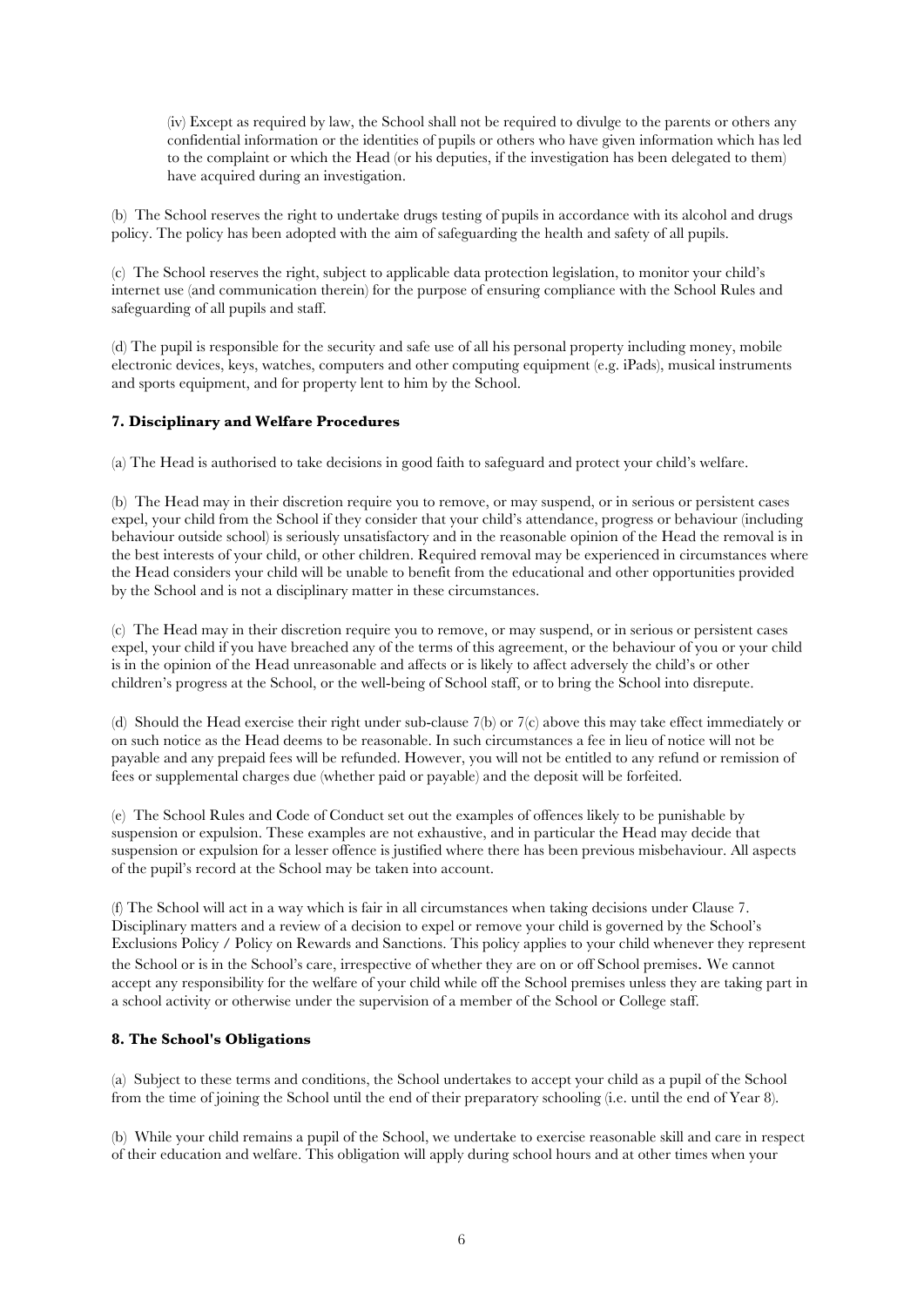child is permitted to be on School or College premises or is participating in activities organised by the School or College.

(i) There may be 'social' occasions when the School and/or College premises are used for events at which New College School pupils and parents are present, and members of the School and/or College staff are present in a 'social' (i.e. non-working, non-formal and non-supervisory) capacity. Such events may include, but are not limited to, informal receptions after formal School or College activities. During these informal events, and once pupils have been handed over to parents or guardians at the end of any formal School or College activity, the responsibility for the safety and welfare of the pupil resides with the pupil's parents or guardians who have responsibility for their supervision.

(c) We undertake not to subject your child to corporal punishment. We will not subject your child to physical contact except where such contact may be deemed appropriate in order to avert immediate danger of personal injury to, or an immediate danger to the property of, a person (including your child). Unless you notify us to the contrary, you consent to your child participating, under proper supervision, in contact sports and in other normal sports and activities which may entail some risk of physical injury. You acknowledge that risk of physical injury can not be eliminated.

(d) If your child requires urgent medical attention while under the School's care, we will if practicable attempt to obtain your prior consent. However, should we be unable to contact you we shall be authorised to make the decision on your behalf should consent be required for urgent treatment recommended by an appropriately qualified person as necessary for the pupil's welfare (including anaesthetic or operation or blood transfusion (unless you have previously notified us that you object to blood transfusions)).

(e) You authorise the Head to require a medical opinion of your child's health, where they consider it to be in the best interests of your child and/or members of the School.

(i) The parents must comply with the School's recommendations which may include a reasonable decision to release the pupil home when he is unwell and to keep him away from other pupils and staff if he is contagious.

(f) The School undertakes to provide you with relevant information about your child unless the School considers there to be reasons for withholding such information, including safeguarding and promoting the child's welfare.

(g) Our Website and Parent Handbook describe the broad principles on which the School is presently run and are believed to be correct at the time of issuing. However, from time to time it may be necessary to make changes to any aspects of the School, including the curriculum or the manner of providing education for your child, including by providing such education remotely (whilst your child remains at home, for example, where the School is required to close the School premises), and we reserve the right to do so. For this reason, please notify the School if there is anything of particular concern to you contained on the Website or the Parent Handbook, as it may be that recent changes are not reflected in the current versions. We will give parents notice of any changes at the School including changes in the curriculum that we regard as significant to your child prior to the end of the penultimate term before the change is to take effect, and where appropriate and practicable will consult with parents on such changes (see clause 13 below).

(i) The pupil will receive relationships and sex education, and health and life skills education, appropriate to his age in accordance with English government legislation, unless the parent has given formal notice in writing that they do not wish the pupil to take part in this aspect of the curriculum and such a withdrawal is permitted by English government legislation.

(h) We shall monitor your child's progress at the School and produce regular written reports. We shall provide those who have parental responsibility with copies of the reports or other relevant information unless a court order has been made to the contrary, or there are other reasons which may justify withholding information to safeguard the interests and welfare of the child. We shall advise you if we have any concern about your child's progress but we do not undertake to diagnose dyslexia or other specific conditions. A formal assessment can be arranged either by you or by the School at your expense. You may be asked to withdraw your child without being charged a fee in lieu of notice if in the opinion of the Head the School cannot provide adequately for your child's special educational needs or disabilities and subject always to our duties under the Equality Act 2010.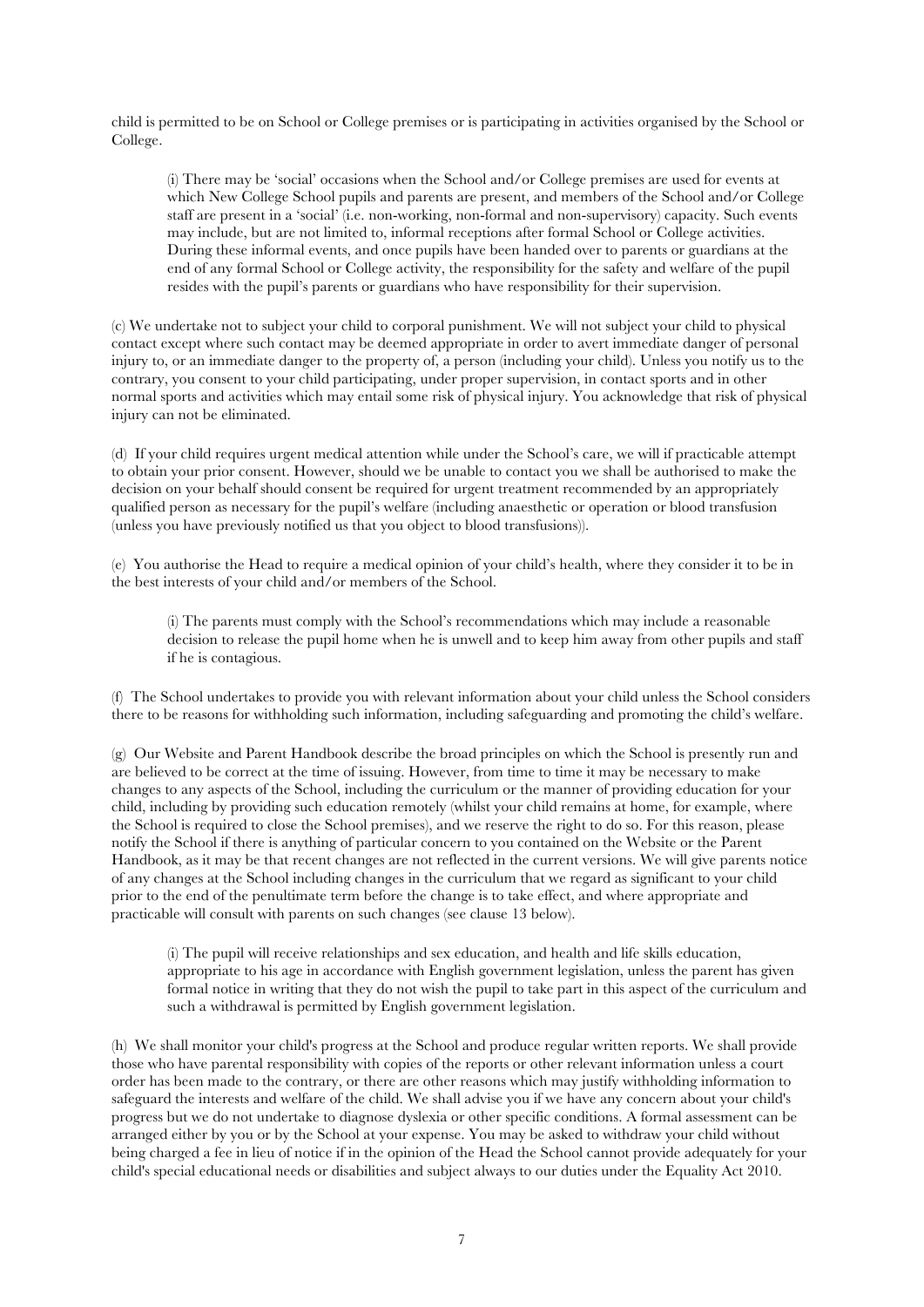(i) We recognise that your child, if of sufficient age and maturity, has certain legal rights including entitlement to insist on confidentiality. The School will observe these rights which may take precedence of parent's rights. You and your child's rights to confidentiality may be overridden by the Head if it is in their best interests or necessary to protect the School community. The parents authorise the Head to override their own and (so far as they are entitled to do so) the pupil's rights to confidentiality, and to impart confidential information on a "need to know" basis where necessary to safeguard or promote the pupil's welfare or to avert a perceived risk of serious harm to the pupil or to another person at the School. In some cases, members of staff may need to be informed of any particular vulnerability the pupil may have.

(j) The School is not obliged to enter a child for examinations and will only do so if the Head is satisfied that it is in the best interests of the pupil.

(k) Religious observance at the School shall be conducted in accordance with the ethos of a Church of England school, though the School's curriculum and services include representation from other beliefs.

(l) Unless negligent or guilty of some other wrongdoing causing injury, loss or damage, the School and College do not accept responsibility for accidental injury or other loss caused to the pupil or the parents or for loss or damage to property.

## **9. The Parents' Obligations**

(a) In order to fulfil our obligations, we need your co-operation, including, in particular by: fulfilling your own obligations under these terms and conditions; encouraging your child in their studies, and giving appropriate support at home; keeping the School informed of matters which affect your child; maintaining a courteous and constructive relationship with School and its staff (including in writing and online e.g. in email contact); providing cooperation and assistance to the School to ensure (so far as reasonable and in appropriate and/or necessary circumstances) that your child can participate and benefit from the School's provision of education to your child in accordance with the terms of this agreement, including where the School wishes to provide such education remotely; and attending meetings, and otherwise keeping in touch with the School where your child's interests so require.

(i) The ethos of the School is to foster good relationships between pupils and members of staff, pupils and parents. Bullying, harassment, defamation, victimisation and discrimination (which can happen in person as well as online) will not be tolerated. The School and its staff will act fairly in relation to the pupil and the parents and we expect the same of the pupil and the parents in relation to the School or its staff.

(b) It is a condition of your child's joining the School that you complete and submit to the School a medical questionnaire in respect of your child. Pupils may be required to have a medical examination on entering the School or at any time for the purpose of producing a medical report.

(c) You undertake to inform the School of any health or medical condition, disability or allergy that your child has or subsequently develops, whether long-term or short-term, including any infections. If the School so requires due to a health risk presented by your child to others, or presented to your child by others, or by reason of a national virus, pandemic, epidemic or other health risk, you undertake to keep your child at home and not permit them to return to the School until such time as the health risk has been averted. In such circumstances, or in the event of premises closure by an authorised and recognised authority, we shall endeavour to continue providing education to your child remotely during such period (including, for example, by sending you/your child work assignments electronically or by post).

(d) You undertake to inform the School of any special circumstances, physical or otherwise, which may affect your child and their relationship with the School and to update this information as and when necessary.

(e) The School will be entitled (unless notified otherwise) to treat any communication from any person who has signed the Acceptance Form as having been given on behalf of both such persons. Unless other arrangements are agreed between you and the School we shall be entitled to treat any communication from the School to any such person as having been made to both of them.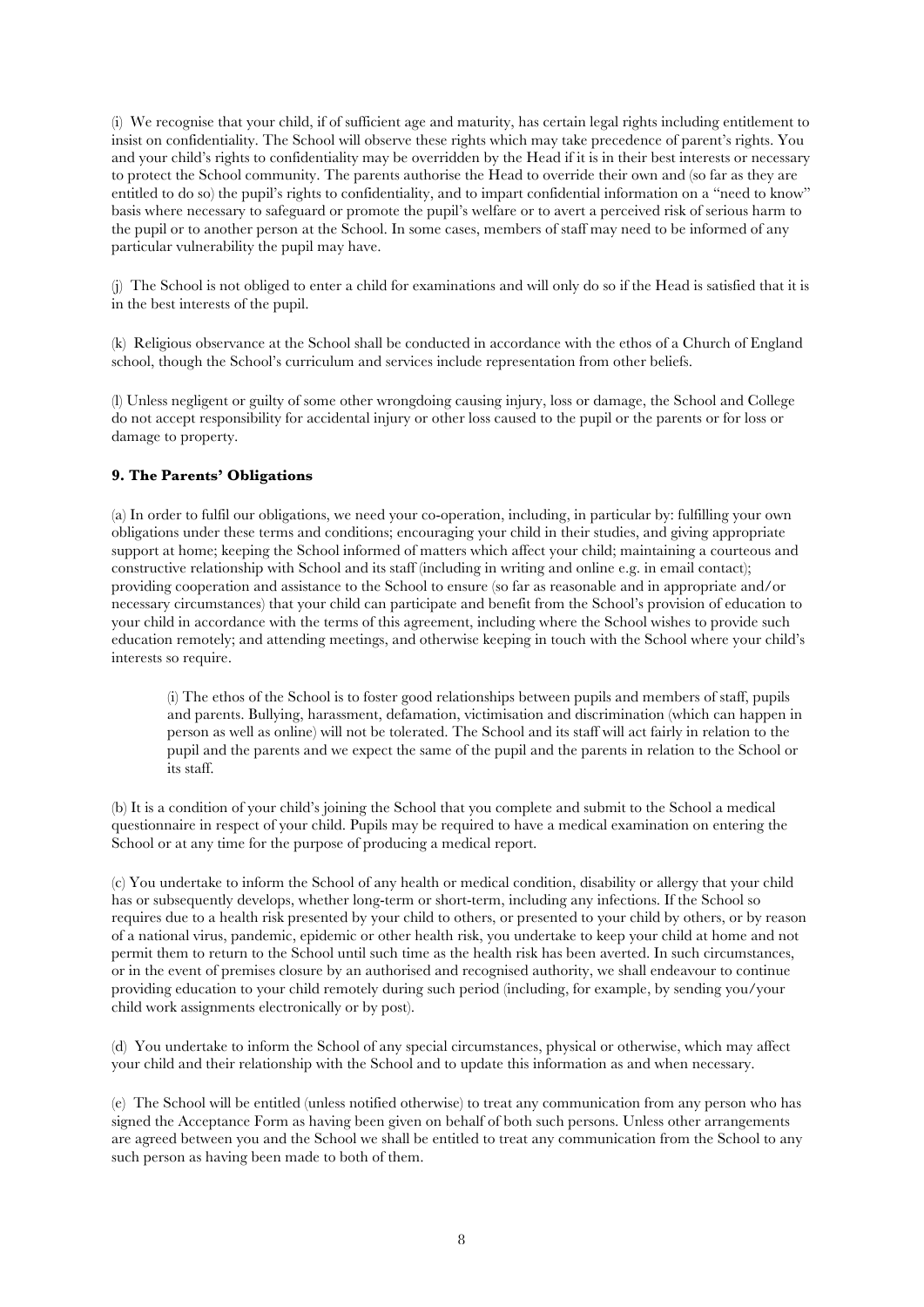(f) The Head's permission is required to authorise any period of absence other than through illness. Any requests must be made in writing and in advance of the period.

(g) If you have cause for concern as to a matter of safety, care or progress of your child you must inform the School without delay. Concerns and complaints should be made in accordance with the School's Complaints Procedure.

(h) You must inform the Head if your child is residing with someone other than you during term time. If both parents are to be absent from the child's home for more than 24 hours, you must notify the School of the person with care of your child.

(i) Parents of choristers must commit to support their child in the routines of the Choir, as judged by the Head and Organist to be reasonable and not detrimental to the child's welfare, including the weekly schedule during term and additional events which may take place outside of the normal School day (e.g. concerts, tours, gaudes, recordings), for the complete term of their choristership. The Head and Organist are available to hear feedback on the schedule and to consider reasonable adjustments when it is in the child's best interests.

(j) We cannot accept any responsibility for the welfare of your child while off the School or College premises unless your child is taking part in a school activity or otherwise under the supervision of a member of the School or College staff.

(k) The parents authorise the Head to take and/or authorise in good faith all decisions which the Head considers on proper grounds will safeguard and promote the pupil's welfare.

(l) The parents consent to the pupil travelling by any form of public transport and/or in a motor vehicle driven by a responsible adult who is duly licensed and insured to drive a vehicle of that type.

(m) The parents shall not directly or indirectly canvass or solicit any member of School or College staff or endeavour to or cause them to leave the School's or College's employment.

#### **10. Insurance**

(a) You must make your own insurance arrangements if you require cover for your child's person or property while at School or for the payment of fees due to absence or closure of the School premises.

(b) The parents are responsible for insurance of the pupil's personal property whilst at School or in College or on the way to and from School and College or any School- or College-sponsored activity away from School or College premises.

## **11. Data Protection, Confidentiality and References**

(a) You consent to our supplying information, including personal information and assessment data, and a reference in respect of your child to any educational institution which you propose your child may attend. We will also normally be in receipt of such information from schools your child has previously attended. Any reference supplied by us shall be confidential. We will take care to ensure that all information that is supplied relating to your child is accurate and any opinion given on their ability, aptitude for certain courses and character is fair. However, we cannot be liable for any loss you are or your child is alleged to have suffered resulting from opinions reasonably given in or correct statements of fact contained in any reference or report given by us.

(b) Unless specified to the contrary (see 11(c)) , you consent to us making use of information relating to your child whilst they are at the School (including photographs and video recordings) and after they have left for the purposes of: (i) promoting the School to prospective pupils (in whatever format or medium) though the School's prospectus, website, and other forms of advertising in print and online (ii) managing relationships between the School and current pupils, (iii) providing references and (iv) communicating with the body of former pupils.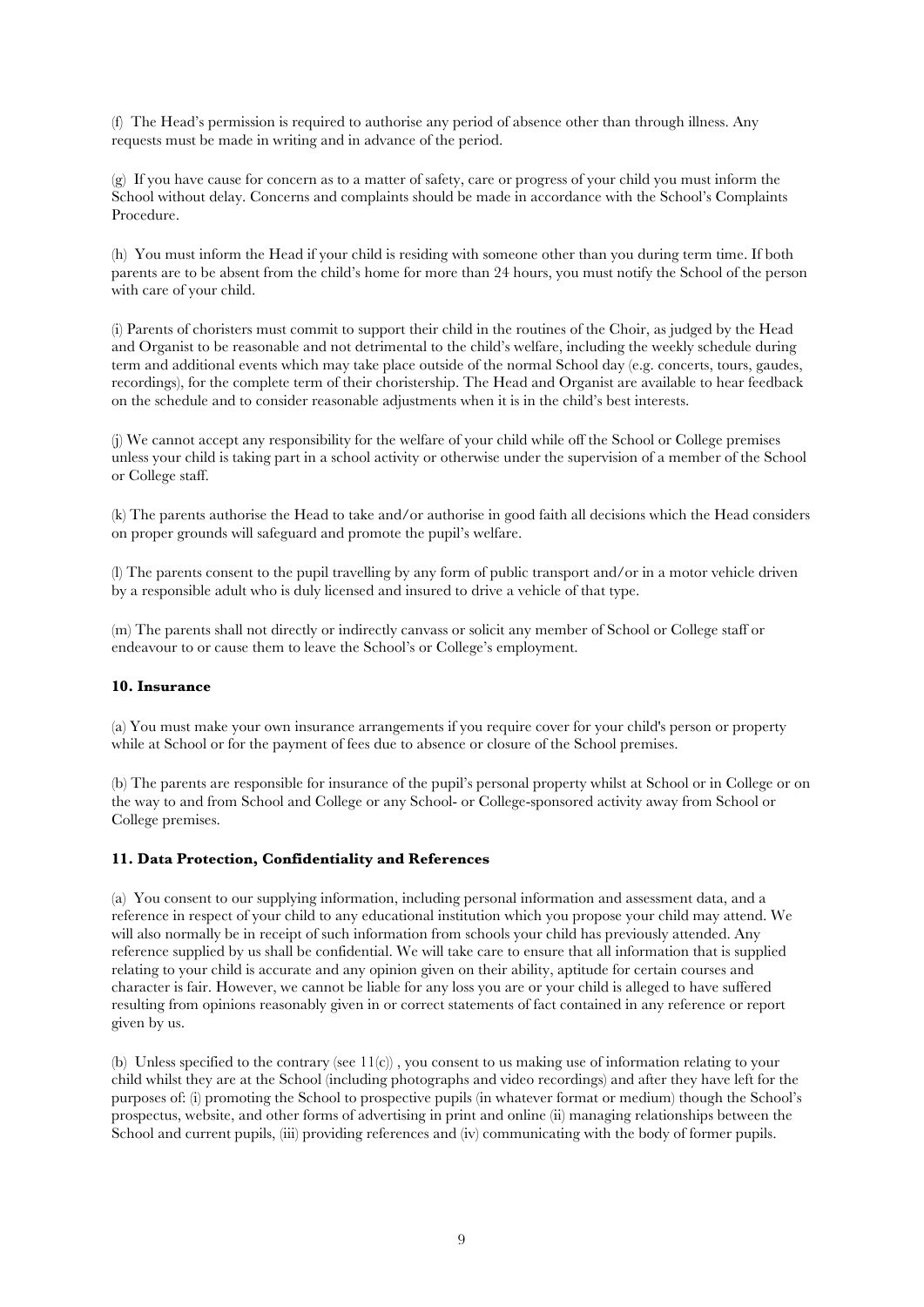(c) You undertake to (i) confirm (or update, if necessary), when requested, such information about you and/or your child that is held by the School and (ii) in any event, inform the School of any change to you or your child's circumstances (including, where applicable, in connection with an entitlement to enter and/or reside in the United Kingdom), or to information about you or your child, that has previously been notified to the School, including relevant contact details. You must inform the Head (via the School Administrator) in writing and request an acknowledgement if you do not wish for your child's photograph or image to appear in the School's promotional material.

(d) The School will keep all information about you and your child confidential unless where disclosure is required by law including where necessary for your child's or other pupils' welfare. The School will process personal data about you and your child in accordance with the Data Protection Act 1998. A copy of the School's Data Protection policy is available from the School Office and on the School's website. Any parent wishing to object or limit such use should notify the School in writing. We will process such data as set out in this clause (11); in order to comply with any court order, request from or referral to an appropriate authority, or legal, regulatory or good practice requirement; to perform our obligations under this contract, and where otherwise reasonably necessary for the school's legitimate purposes; and to safeguard and to promote the welfare of your child.

(e) You consent to us contacting and discussing any aspect of the payment of the fees and 'extras' with all person(s) who have signed the Acceptance Form, or any other person responsible for the payment of fees as agreed under Clause 3(c).

# **12. Intellectual Property Rights**

(a) We shall recognise any intellectual property rights vested in your child.

(b) Where the pupil creates a copyright work, including where the work is created jointly with a member of staff or another pupil, the School may use that work for the purpose of promoting the interests of the School or College, including exhibiting it, publishing it in the School magazines or newsletters, or putting it or a copy of it on the School's public website and/or social media.

## **13. Changes in Ownership and Consultation**

(a) For the purposes of constitutional changes to the School or amalgamation we reserve the right to transfer the undertaking of the School to any other natural or legal person, and to assign the benefit of this contract in connection with any such transfer, and/or to amalgamate the School with any other educational institution. Where appropriate we will inform and consult with all parents in relation to such changes.

(b) It is not practicable to consult the parents and pupils over every change that may take place. Whenever practicable, the School will use reasonable endeavours to ensure that the parents will be consulted and provided with reasons for the change and where possible given at least a term's notice in writing of a change of ethos or culure; or a change in any physical aspect of the School which would have a significant effect on the pupil's education or pastoral care; or a change of ownership as in Clause 13(a).

## **14. Communications**

All notices required to be given under these terms and conditions must be given in writing. You undertake to notify the School of any change to the information about any person who has signed the Acceptance Form. Communications (including notices) will be sent by the School to the address shown in its records and unless other arrangements are agreed between us, we shall be entitled to treat any communication from the School to any person who has signed the acceptance form as having been made to both or all such persons. Notices that you are required to give under these terms and conditions must be addressed to the Head and sent to the School's address. If sent by first class post, notice shall be deemed to have been given on the second day after posting.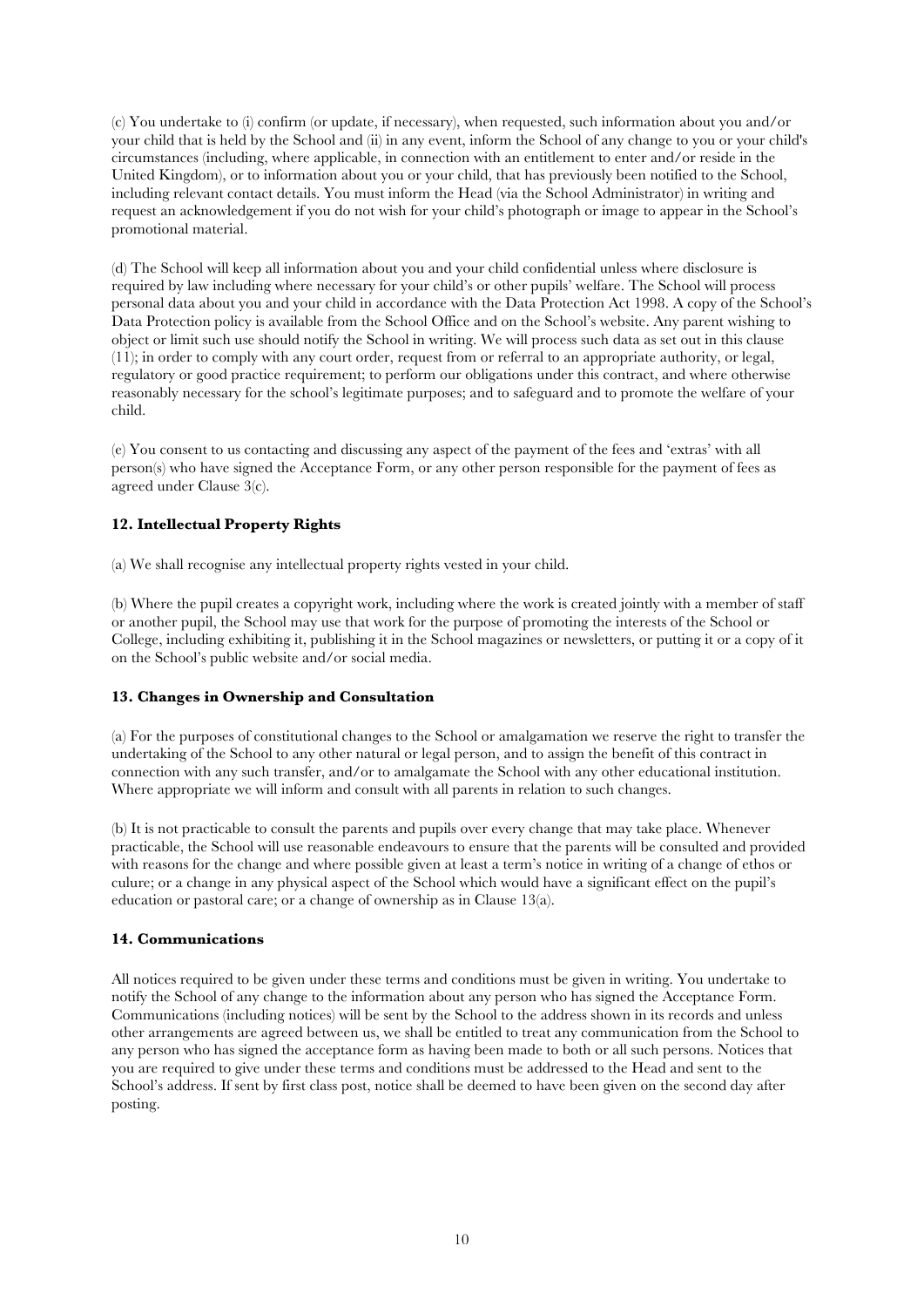## **15. Cancellation**

(a) The School shall be entitled to cancel this agreement forthwith by notice in writing without prejudice to its other remedies and without any obligation to return any deposit or fees paid to you if you are in material breach of any of your obligations under this or any similar agreement with the School and have not (in the case of a breach which is capable of remedy) remedied the same within 14 days of a notice from the School requiring it to be remedied (including for the avoidance of doubt persistent non-payment or material default under these terms and conditions). For the purposes of illustration only (and without limitation), the following circumstances would typify what the School is likely to regard as a material breach entitling it to terminate this agreement:

(i) failure to pay any fees or supplemental charges on time on more than two occasions;

(ii) you (as opposed to your child) acting in such a way as to give the Head cause to expel your child under Clause 7(c) of this agreement;

(iii) any other circumstance where your child is expelled from the School in accordance with the terms of this agreement (including the School Rules); and

(iv) failure or refusal to complete and submit to the School a medical questionnaire in respect of your child.

(b) Either party may cancel this agreement forthwith by notice in writing without prejudice to its other remedies if the other (in your case) is unable to pay its debts or is declared bankrupt or (in the School's case) becomes insolvent or goes into liquidation or receivership or administrative receivership or is wound-up for any reason.

(c) For the avoidance of doubt, this agreement shall end at the end of your child's schooling at New College School.

## **16. Force Majeure (i.e. circumstances beyond our control)**

(a) In this agreement "force majeure" shall mean any cause beyond a party's control (including, for the avoidance of doubt, acts of God, war, riot, civil commotion, compliance with any law or governmental order, rule, regulation or direction (including that of a local authority), accident, fire, flood, storm, pandemic or epidemic of any disease, terrorist attack, chemical or biological contamination).

(b) In the event of a force majeure arising which prevents or delays the School's performance of any of its obligations under this agreement, the School shall forthwith give you notice in writing specifying the nature and extent of the circumstances giving rise to the force majeure. Provided that the School has acted reasonably and prudently to prevent and/or minimise the effect of the force majeure, the School will have no liability in respect of the non-performance of such of its obligations as are prevented or delayed during the continuance of the force majeure. The School shall use its best endeavours during the continuance of the force majeure to provide educational services (including by providing appropriate educational services remotely).

(i) The School and College reserve the right to amend their schedule and provisions as a result of force majeure. This includes the schedule of services in New College Chapel.

(c) Subject to Clause 16(b), if the School is prevented from performance of all of its obligations as a result of force majeure for a continuous period greater than six months, the School shall notify you of the steps it shall take to ensure performance of the agreement and you shall then, following receipt of such notice, be entitled to cancel the agreement on written notice and without giving a term's notice or paying a fee in lieu of notice.

(d) Subject to Clause 3(h), in the event that your child is unable to attend (or is likely not to be able to attend) the School due to reasons of their severe ill-health or physical impairment caused by a force majeure you shall give the School notice in writing of such circumstances and the following provisions shall apply:

(i) you shall, in consultation and cooperation with the School, use all reasonable endeavours to: